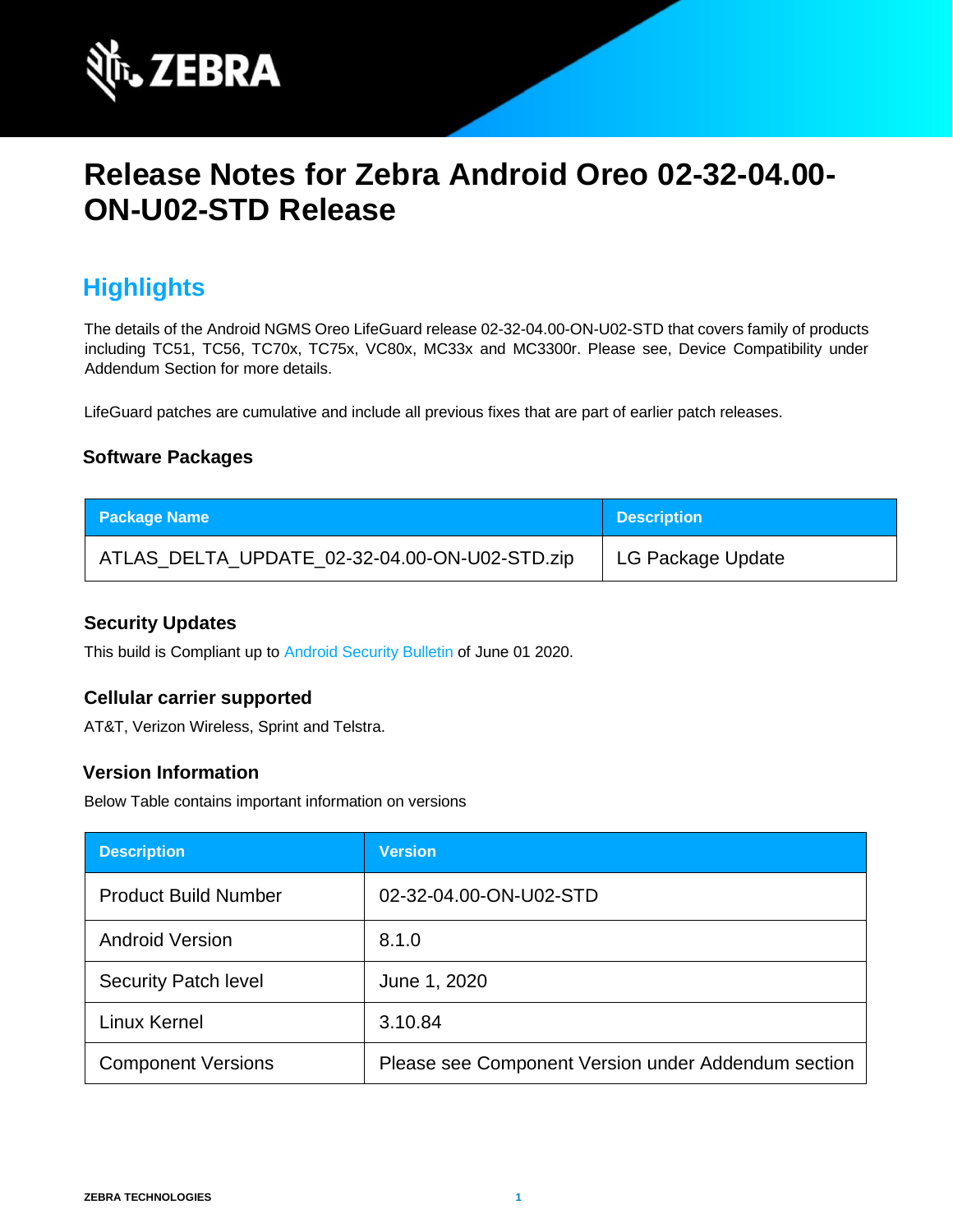

# **Resolved Issues**

- SPR39492 Resolved an issue wherein device failed to connect to internet when connected via iPhone Wi-Fi hotspot.
- ‒ SPR38712 Resolved an issue wherein writing to ISO15693 NFC tags would fail.
- ‒ SPR39739 Updated WebView version to 80.0.3987.8.
- ‒ SPR39933 Resolved an issue wherein disabling of captive portal via StageNow was not working on TC75x HW ID 33 device.

# **Installation Requirements**

- ADB installed on the PC (including adb drivers)
- USB debugging turned ON (from Developer options)
- Download LG Package and Reset Packages (Optional)
- Device has at least:
	- ‒ Version 02-32-04.00-ON-U00-STD

# **Installation Instructions**

#### **Software update procedure**

The installation instructions assume you have ADB installed on user PC (the adb drivers etc..) and user device has developer options enabled and USB debugging ON. Instructions on HOW TO enable ADB is also captured in the user guide.

- 1. Connect the device to the PC using the USB data cable or through the cradle.
- 2. User may need to pull down the top menu and if you see "USB for charging", touch it and then change it to "File transfers".
- 3. Open Command Prompt, run *"adb devices"* and check if you can see the device's serial number… If yes, proceed… if not, user will need to get the PC set up with the proper drivers or install an External SD Card or USB stick.
- 4. User may also get a pop up on your PC (Win 7) that user will be connected as a Portable Media Player… this can be ignored.

#### ❖ **Download Image**

- ‒ ATLAS\_DELTA\_UPDATE\_02-32-04.00-ON-U02-STD.zip listed above in content section
- 5. Entering Recovery Mode
	- ‒ Choice 1: In Command Prompt, type *"adb reboot recovery"* and click enter.
	- ‒ Choice 2: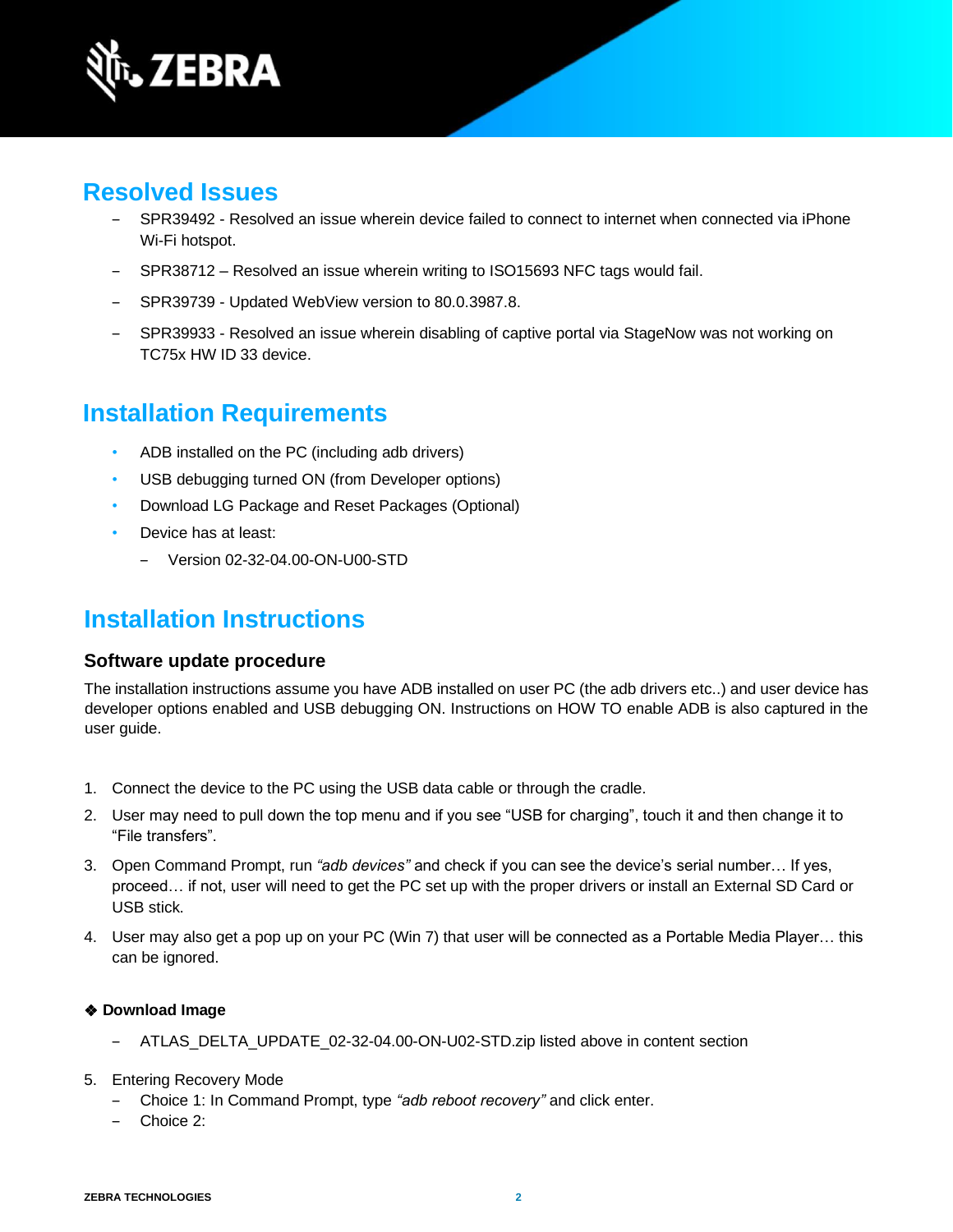

- TC5x/TC7x: Reset and hold PTT key
- VC80x: Reboot the VC80x using the power button menu and when the screen goes black, hold the Power and + buttons
- MC33x/MC3300r: Reboot the device while holding the Pistol Grip Trigger **(GUN Device)** or the Right Scan Trigger **(BRICK Device)**
- When Zebra Technologies logo appears on the screen release the PTT Key/Buttons/Trigger
- 6. User device will reboot and put user on the Android Recovery screen.
- 7. If applying update via sideload Method
	- Use the Volume + and or Up and Down buttons to highlight, "Apply update from ADB" and press the Power or Enter key to select it for applying OS upgrade package.
- 8. If applying update via External SD card or USB Stick
	- ‒ Use the Volume + and or Up and Down buttons to highlight "Apply update from SD card" and press the Power or Enter Key to select it.
	- Use the Volume + and or Up and Down buttons to highlight package ATLAS DELTA\_UPDATE\_02-32-04.00-ON-U02-STD.zip and press the Power or Enter Key to select it.
	- ‒ Go to Step 10 once above steps are completed.
- 9. With User Command Prompt open in the Host machine, type *"adb sideload"* command and add a space and then drag and drop the ATLAS\_DELTA\_UPDATE\_02-32-04.00-ON-U02-STD.zip file on to it and click enter.
	- ‒ User PC screen will show files being installed and a little blue horizontal progress bar on user device will show status… and after about 2~ minutes it should be done and user should be back at the Android Recovery screen.
- 10. *"Reboot system now"* is highlighted. Press the Power Key to Reboot.
- 11. At the Home Screen, user need to verify that the BSP upgrade took place and set the Date & Time.
	- ‒ Go to "Settings" and scroll down to "About phone" and look at the "Build number". It should start with **"02- 32-04.00-ON-U02-STD release keys"**. Now you are on the correct BSP.
- 12. Now user is all set to use Zebra Device.

### **Addendum**

#### **Device Compatibility**

This software release has been approved for use on the following devices.

| TC51                      |                         |
|---------------------------|-------------------------|
| <b>Device Part Number</b> | <b>Operating System</b> |
| TC510K-2PAZU2P-US         | Android O               |
| TC510K-2PAZU2P-A6         | Android O               |
| TC510K-2PAZU4P-US         | Android O               |
| TC510K-2PAZU4P-A6         | Android O               |
| TC510K-2HDZU2P-US         | Android O               |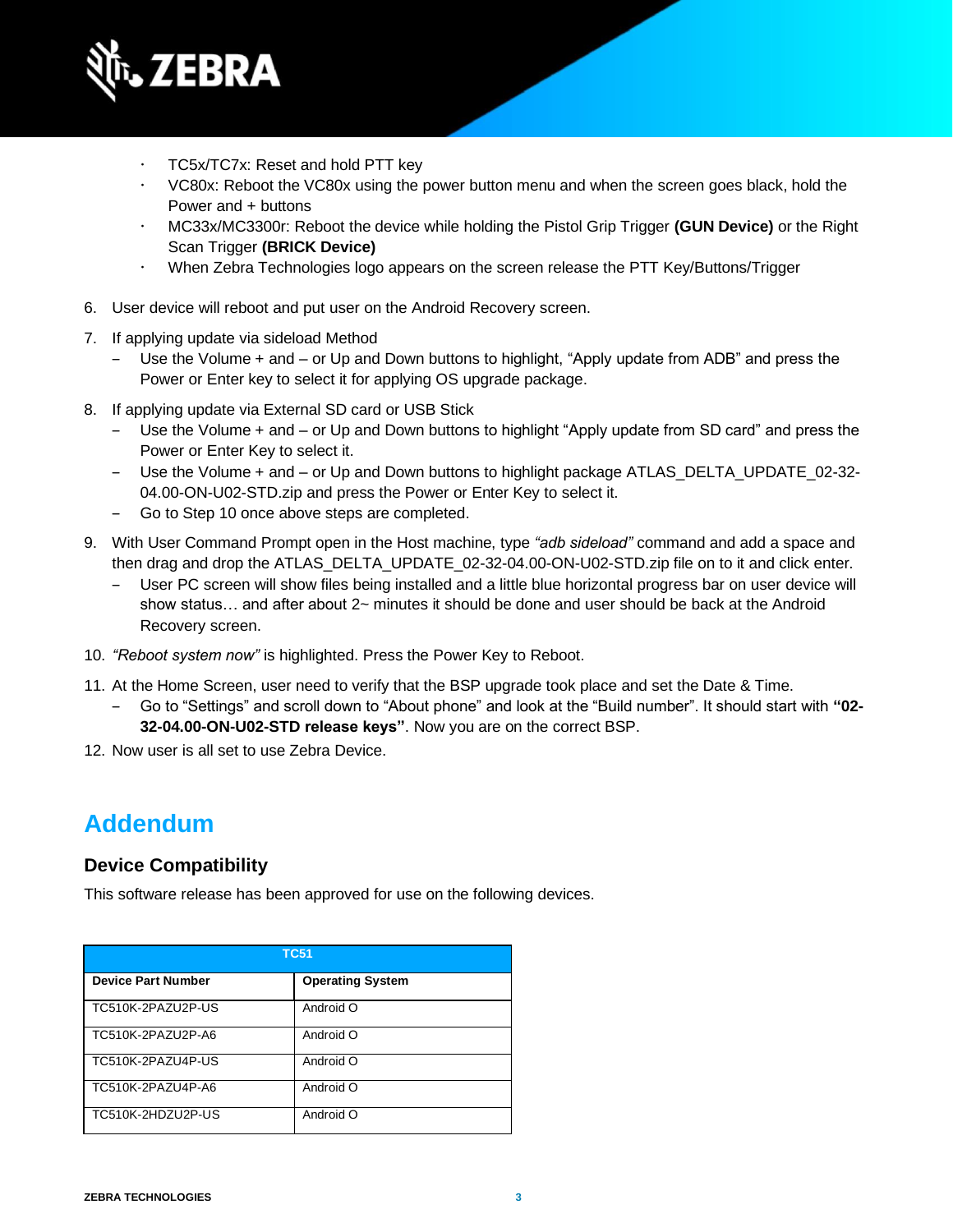

| TC510K-2HDZU2P-A6 | Android O |
|-------------------|-----------|
| TC510K-2PAZU2P-IA | Android O |
| TC510K-2PAZU4P-IA | Android O |
| TC510K-2HDZU4P-US | Android O |
| TC510K-2HDZU4P-A6 | Android O |

| TC70x                     |                         |
|---------------------------|-------------------------|
| <b>Device Part Number</b> | <b>Operating System</b> |
| TC700K-02B22B0-A6         | Android O               |
| TC700K-02B24B0-A6         | Android O               |
| TC700K-02B22B0-US         | Android O               |
| TC700K-02B24B0-US         | Android O               |
| TC700K-02B22B0-IA         | Android O               |

| <b>FIPS and TAA Compliant SKUS</b> |                         |  |
|------------------------------------|-------------------------|--|
| <b>Device Part Number</b>          | <b>Operating System</b> |  |
| TC510K-2PAZU4P-FT                  | Android O               |  |
| TC510K-2HDZU4P-FT                  | Android O               |  |
| TC700K-02B24B0-FT                  | Android O               |  |

| <b>TC56</b>               |                         |  |
|---------------------------|-------------------------|--|
| <b>Device Part Number</b> | <b>Operating System</b> |  |
| TC56CJ-2PAZU2P-US         | Android O               |  |
| TC56CJ-2PAZU2P-A6         | Android O               |  |
| TC56DJ-2PAZU2P-A6         | Android O               |  |
| TC56DJ-2PAZU2P-BR         | Android O               |  |
| TC56DJ-2PAZU2P-IA         | Android O               |  |
| TC56DJ-2PAZU2P-CN         | Android O               |  |
| TC56DJ-2PAZU2P-TN         | Android O               |  |
| TC56DJ-2PAZU2P-ID         | O bionbnA               |  |
| TC56CJ-2PAZU4P-US         | Android O               |  |
| TC56CJ-2PAZU4P-A6         | Android O               |  |
| TC56DJ-2PAZU4P-A6         | Android O               |  |
| TC56DJ-2PAZU4P-BR         | Android O               |  |
| TC56DJ-2PAZU4P-IA         | Android O               |  |
| TC56DJ-2PAZU4P-CN         | Android O               |  |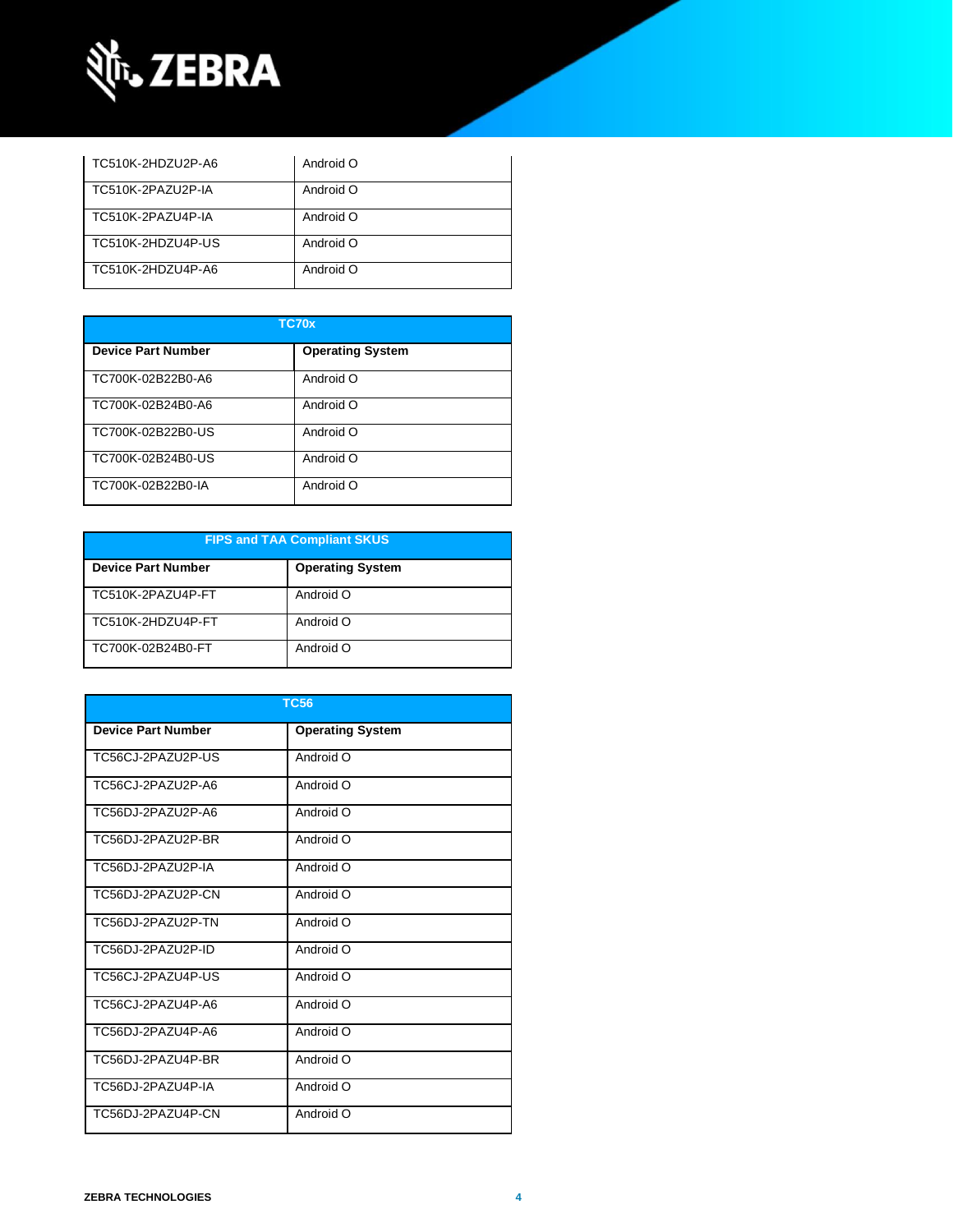

| TC56DJ-2PAZU4P-TN | Android O |
|-------------------|-----------|
| TC56DJ-2PAZU4P-ID | Android O |

| <b>TC75x</b>       |                         |  |
|--------------------|-------------------------|--|
| Device Part Number | <b>Operating System</b> |  |
| TC75EK-22B22AB-US  | Android O               |  |
| TC75EK-22B24AB-US  | Android O               |  |
| TC75FK-22F22AB-US  | Android O               |  |
| TC75EK-22B22AF-US  | Android O               |  |
| TC75FK-22B22AD-A6  | Android O               |  |
| TC75FK-22B24AD-A6  | Android O               |  |
| TC75FK-22B22AD-BR  | Android O               |  |
| TC75FK-22B22AD-IA  | Android O               |  |
| TC75FK-22B22AD-ID  | Android O               |  |
| TC75FK-22B22AD-TN  | Android O               |  |
| TC75FK-22F22AD-A6  | Android O               |  |
| TC75FK-22B22AD-TW  | Android O               |  |
| TC75GK-22B22AD-A6  | Android O               |  |
| TC75GK-22B24AD-A6  | Android O               |  |
| TC75GK-22F22AD-A6  | Android O               |  |

| <b>FIPS and TAA Compliant SKUS</b> |                         |
|------------------------------------|-------------------------|
| <b>Device Part Number</b>          | <b>Operating System</b> |
| TC56CJ-2PAZU4P-FT                  | Android O               |

| <b>FIPS and TAA Compliant SKUS</b> |                         |
|------------------------------------|-------------------------|
| <b>Device Part Number</b>          | <b>Operating System</b> |
| TC75EK-22B24AB-FT                  | Android O               |

| <b>VC80x USA</b>               |                           |                         |
|--------------------------------|---------------------------|-------------------------|
|                                | <b>Device Part Number</b> | <b>Operating System</b> |
| Warehouse                      | VC80X-10SSRAABBA-U        | Android O               |
| Freezer                        | VC80X-10FSRAABBA-U        | Android O               |
| <b>Outdoor</b>                 | VC80X-10SORAABBA-U        | Android O               |
|                                |                           |                         |
| <b>VC80x Rest of the World</b> |                           |                         |
| Warehouse                      | VC80X-10SSRAABBA-I        | Android O               |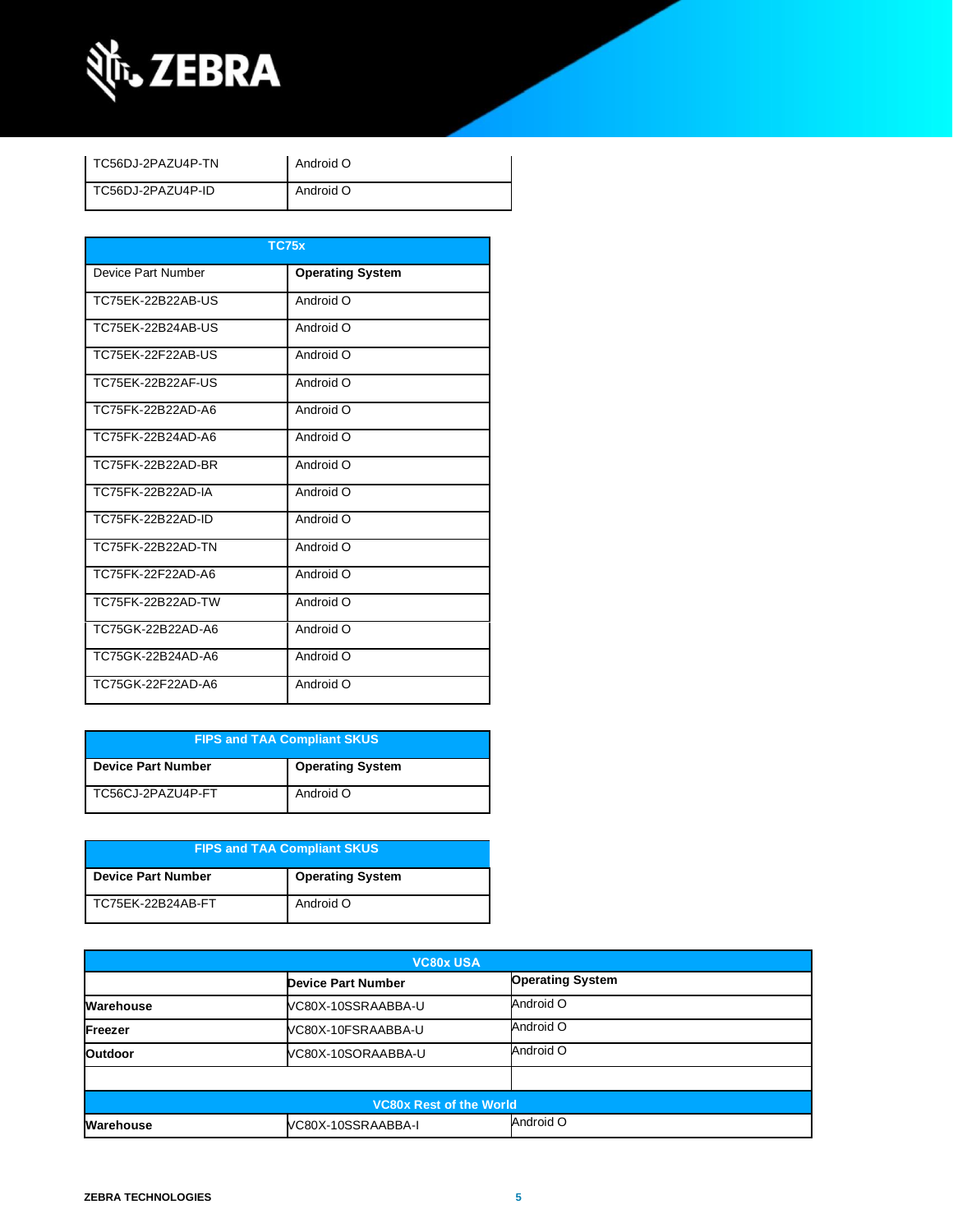

| Freezer        | VC80X-10FSRAABBA-I  | Android O |
|----------------|---------------------|-----------|
| <b>Outdoor</b> | VC80X-10SORAABBA-I  | Android O |
|                |                     |           |
|                | VC80x India         |           |
| Warehouse      | VC80X-10SSRAABBA-IN | Android O |
| <b>Outdoor</b> | VC80X-10SORAABBA-IN | Android O |

| MC33x                     |                         | <b>MC33x</b>              |                         |
|---------------------------|-------------------------|---------------------------|-------------------------|
| <b>Device Part Number</b> | <b>Operating System</b> | <b>Device Part number</b> | <b>Operating System</b> |
| MC330M-RL3SA2RW           | Android O               | MC330K-GI4HA4US           | Android O               |
| MC330M-RL2SA2RW           | Android O               | MC330K-GI4HA3US           | Android O               |
| MC330M-RL40A2US           | Android O               | MC330K-GI3HA3US           | Android O               |
| MC330M-RL3SA2US           | Android O               | MC330K-GE4HA4US           | Android O               |
| MC330M-RL2SA2US           | Android O               | MC330K-GE4HA3US           | Android O               |
| MC330M-SL3HA2RW           | Android O               | MC330K-GE3HA3US           | Android O               |
| MC330M-SL2HA2RW           | Android O               | MC330K-GE2HA4US           | Android O               |
| MC330M-RL4SA2RW           | Android O               | MC330K-GE2HA3US           | Android O               |
| MC330M-GL4HA2RW           | Android O               | MC330K-SE2HA3RW           | Android O               |
| MC330M-GL40A2RW           | Android O               | MC330K-SE4HA3US           | Android O               |
| MC330M-GL3HA2RW           | Android O               | MC330K-SE3HA3US           | Android O               |
| MC330M-GL2HA2RW           | Android O               | MC330K-SE2HA3US           | Android O               |
| MC330M-GI4HA2RW           | Android O               | MC330K-SG3HA4RW           | Android O               |
| MC330M-GI4HA2IN           | Android O               | MC330K-SG2HA4RW           | Android O               |
| MC330M-GI3HA2RW           | Android O               | MC330K-SG4HA4US           | Android O               |
| MC330M-GI3HA2IN           | Android O               | MC330K-SG3HA4US           | Android O               |
| MC330M-GI30A2RW           | Android O               | MC330K-SG2HA4US           | Android O               |
| MC330M-GI2HA2RW           | Android O               | MC330K-GI3HA3IN           | Android O               |
| MC330M-RL3HA2RW           | Android O               | MC330K-SP2HA4RW           | Android O               |
| MC330M-SL4HA2US           | Android O               | MC330M-SN3HA2US           | Android O               |
| MC330M-SL3HA2US           | Android O               | MC330K-SN3HA3US           | Android O               |
| MC330M-RL4SA2US           | Android O               | MC330M-SN2HA2US           | Android O               |
| MC330M-RL3HA2US           | Android O               | MC330K-SL3HA3CN           | Android O               |
| MC330M-SN3HA2RW           | Android O               | MC330K-SI3HA3CN           | Android O               |
| MC330M-SI4HA2RW           | Android O               | MC330K-GL3HA3CN           | Android O               |
| MC330M-SI3HA2RW           | Android O               | MC330K-GI3HA3CN           | Android O               |
| MC330M-SI30A2RW           | Android O               | MC330K-SB2HA4RW           | Android O               |
| MC330M-SI2HA2RW           | Android O               | MC330M-SIMHA2RW           | Android O               |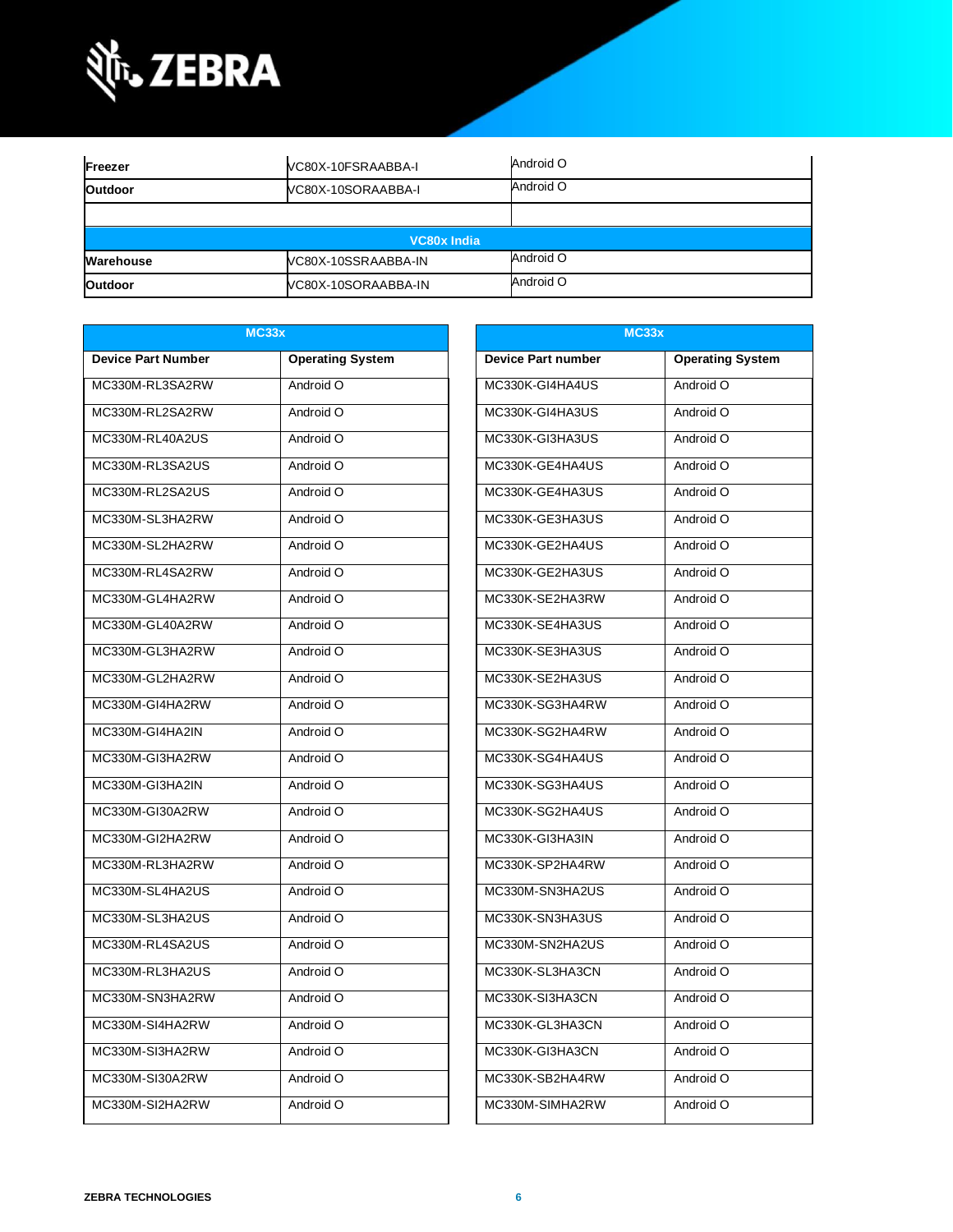

| MC330M-SN4HA2US | Android O | MC330K-SP2HA3RW | Android O |
|-----------------|-----------|-----------------|-----------|
| MC330M-SI4HA2US | Android O | MC330M-GJ4HA2RW | Android O |
| MC330M-SI40A2US | Android O | MC330M-GJ4HA2IN | Android O |
| MC330K-GL4HA4RW | Android O | MC330M-GJ3HA2RW | Android O |
| MC330K-GL4HA3RW | Android O | MC330M-GJ3HA2IN | Android O |
| MC330K-GL3HA4RW | Android O | MC330M-GJ30A2RW | Android O |
| MC330K-GL3HA3RW | Android O | MC330M-GJ2HA2RW | Android O |
| MC330K-GL2HA3RW | Android O | MC330M-SK3HA2RW | Android O |
| MC330K-GI4HA4RW | Android O | MC330M-SJ4HA2RW | Android O |
| MC330K-GI4HA3RW | Android O | MC330M-SJ3HA2RW | Android O |
| MC330K-GI3HA4RW | Android O | MC330M-SJ30A2RW | Android O |
| MC330K-GI3HA3RW | Android O | MC330M-SJ2HA2RW | Android O |
| MC330K-GE4HA4RW | Android O | MC330M-SK4HA2US | Android O |
| MC330K-GE4HA3RW | Android O | MC330M-SJ4HA2US | Android O |
| MC330K-GE3HA3RW | Android O | MC330M-SJ40A2US | Android O |
| MC330K-GE2HA4RW | Android O | MC330K-GJ4HA4RW | Android O |
| MC330K-GE2HA3RW | Android O | MC330K-GJ4HA3RW | Android O |
| MC330M-SI3HA2US | Android O | MC330K-GJ3HA4RW | Android O |
|                 |           |                 |           |
| MC330K-SL4HA3RW | Android O | MC330K-GJ3HA3RW | Android O |
| MC330K-SL2HA3RW | Android O | MC330M-SJ3HA2US | Android O |
| MC330K-RL4HA3RW | Android O | MC330K-SK4HA3RW | Android O |
| MC330K-RL3HA3RW | Android O | MC330K-SK3HA3RW | Android O |
| MC330K-RL4HA3US | Android O | MC330K-SJ4HA3RW | Android O |
| MC330K-SN4HA3RW | Android O | MC330K-SJ3HA3RW | Android O |
| MC330K-SN3HA3RW | Android O | MC330K-SJ2HA3RW | Android O |
| MC330K-SI4HA3RW | Android O | MC330K-SK4HA3US | Android O |
| MC330K-SI3HA3RW | Android O | MC330K-SJ4HA3US | Android O |
| MC330K-SI2HA3RW | Android O | MC330K-SJ3HA3US | Android O |
| MC330K-SN4HA3US | Android O | MC330M-GJ4HA2US | Android O |
| MC330K-SI4HA3US | Android O | MC330M-GJ40A2US | Android O |
| MC330K-SI3HA3US | Android O | MC330M-GJ3HA2US | Android O |
| MC330K-RC4HA4RW | Android O | MC330M-GJ2HA2US | Android O |
| MC330K-RC3HA4RW | Android O | MC330K-SM4HA4RW | Android O |
| MC330K-RC4HA4US | Android O | MC330K-SM3HA4RW | Android O |
| MC330K-RC3HA4US | Android O | MC330K-SA4HA4RW | Android O |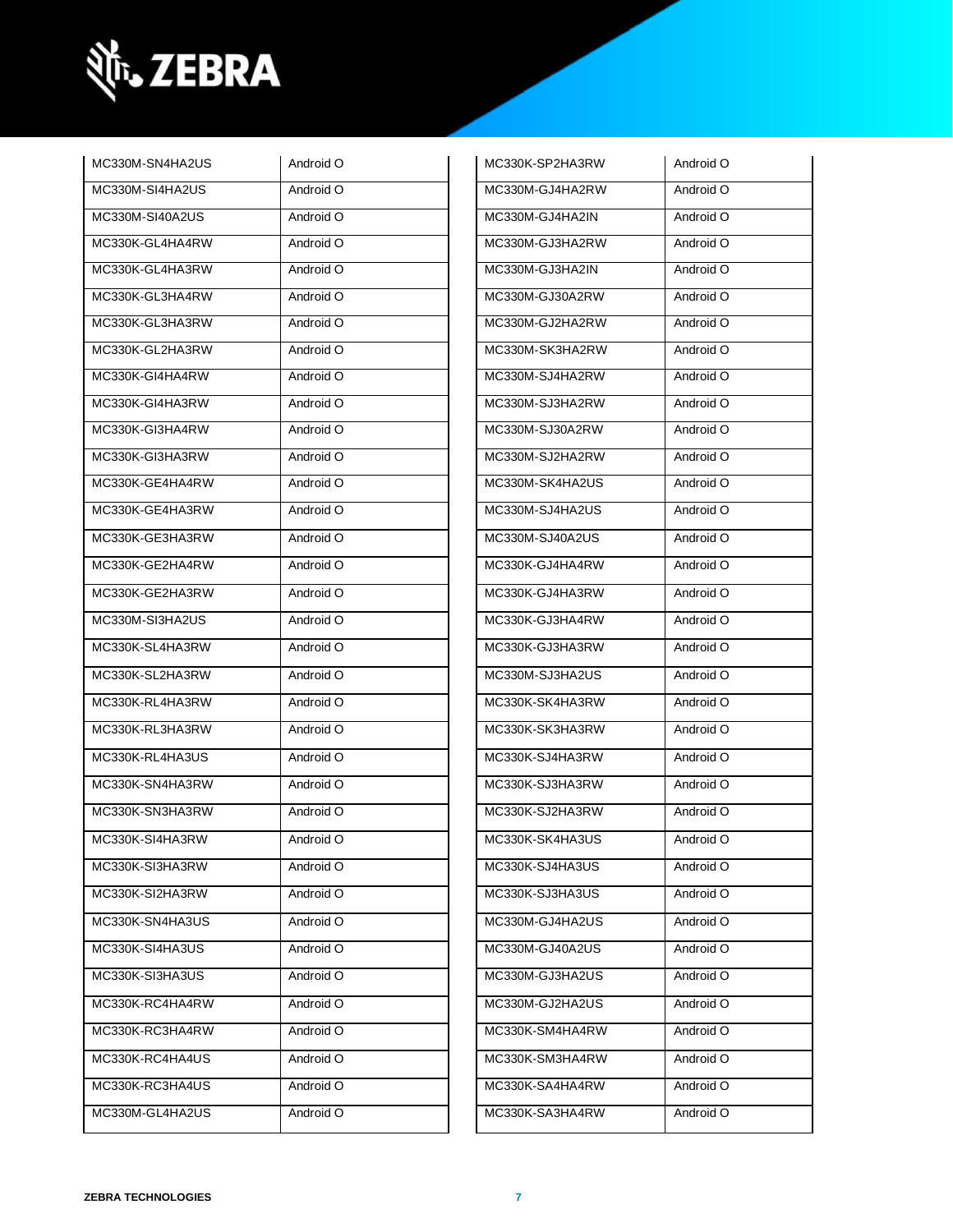

| MC330M-GL40A2US | Android O | MC330K-SM4HA4US | Android O |
|-----------------|-----------|-----------------|-----------|
| MC330M-GL3HA2US | Android O | MC330K-SM3HA4US | Android O |
| MC330M-GL2HA2US | Android O | MC330K-SA4HA4US | Android O |
| MC330M-GI4HA2US | Android O | MC330K-SA3HA4US | Android O |
| MC330M-GI40A2US | Android O | MC330K-GJ4HA4US | Android O |
| MC330M-GI3HA2US | Android O | MC330K-GJ4HA3US | Android O |
| MC330M-GI2HA2US | Android O | MC330K-GJ3HA3US | Android O |
| MC330K-SP4HA4RW | Android O | MC330K-GJ3HA3IN | Android O |
| MC330K-SP3HA4RW | Android O | MC330K-SM2HA4RW | Android O |
| MC330K-SB4HA4RW | Android O | MC330M-SK3HA2US | Android O |
| MC330K-SB3HA4RW | Android O | MC330K-SK3HA3US | Android O |
| MC330K-SP4HA4US | Android O | MC330M-SK2HA2US | Android O |
| MC330K-SP3HA4US | Android O | MC330K-SJ3HA3CN | Android O |
| MC330K-SB4HA4US | Android O | MC330K-GJ3HA3CN | Android O |
| MC330K-SB3HA4US | Android O | MC330K-SA2HA4RW | Android O |
| MC330K-SE4HA3RW | Android O | MC330K-SP2HA3RW | Android O |
| MC330K-SE3HA3RW | Android O | MC330K-GI2HA3RW | Android O |
| MC330K-GL4HA4US | Android O | MC330K-GJ2HA3RW | Android O |
| MC330K-GL4HA3US | Android O |                 | Android O |

| MC330K-SM4HA4US | Android O |
|-----------------|-----------|
| MC330K-SM3HA4US | Android O |
| MC330K-SA4HA4US | Android O |
| MC330K-SA3HA4US | Android O |
| MC330K-GJ4HA4US | Android O |
| MC330K-GJ4HA3US | Android O |
| MC330K-GJ3HA3US | Android O |
| MC330K-GJ3HA3IN | Android O |
| MC330K-SM2HA4RW | Android O |
| MC330M-SK3HA2US | Android O |
| MC330K-SK3HA3US | Android O |
| MC330M-SK2HA2US | Android O |
| MC330K-SJ3HA3CN | Android O |
| MC330K-GJ3HA3CN | Android O |
| MC330K-SA2HA4RW | Android O |
| MC330K-SP2HA3RW | Android O |
| MC330K-GI2HA3RW | Android O |
| MC330K-GJ2HA3RW | Android O |
|                 | Android O |

| <b>MC3300R</b>            |                         |                           | <b>MC3300R</b>          |
|---------------------------|-------------------------|---------------------------|-------------------------|
| <b>Device Part Number</b> | <b>Operating System</b> | <b>Device Part Number</b> | <b>Operating System</b> |
| MC333R-GI2HA4IL           | Android O               | MC339R-GE2HA4CN           | Android O               |
| MC333R-GI2HA4CN           | Android O               | MC339R-GF2HA4CN           | Android O               |
| MC333R-GI4HA4CN           | Android O               | MC339R-GE4HA4CN           | Android O               |
| MC339R-GF4HA4CN           | Android O               |                           |                         |

| <b>MC3300R</b>            |                         |  |
|---------------------------|-------------------------|--|
| <b>Device Part Number</b> | <b>Operating System</b> |  |
| MC339R-GE2HA4CN           | Android O               |  |
| MC339R-GF2HA4CN           | Android O               |  |
| MC339R-GE4HA4CN           | Android O               |  |
|                           |                         |  |

### **Component Versions**

For detailed release notes, please refer [techdocs.zebra.com,](https://techdocs.zebra.com/) [developer.zebra.com](https://developer.zebra.com/)

| <b>Component / Description</b> | <b>Version</b>         |
|--------------------------------|------------------------|
| <b>Product Build Number</b>    | 02-32-04.00-ON-U02-STD |
| <b>Android Version</b>         | 8.1.0                  |
| <b>Linux Kernel</b>            | 3.10.84                |
| <b>Android SDK Level</b>       | 27                     |
| <b>Platform</b>                | QC8956                 |
| <b>Bluetooth Stack</b>         | 4.1                    |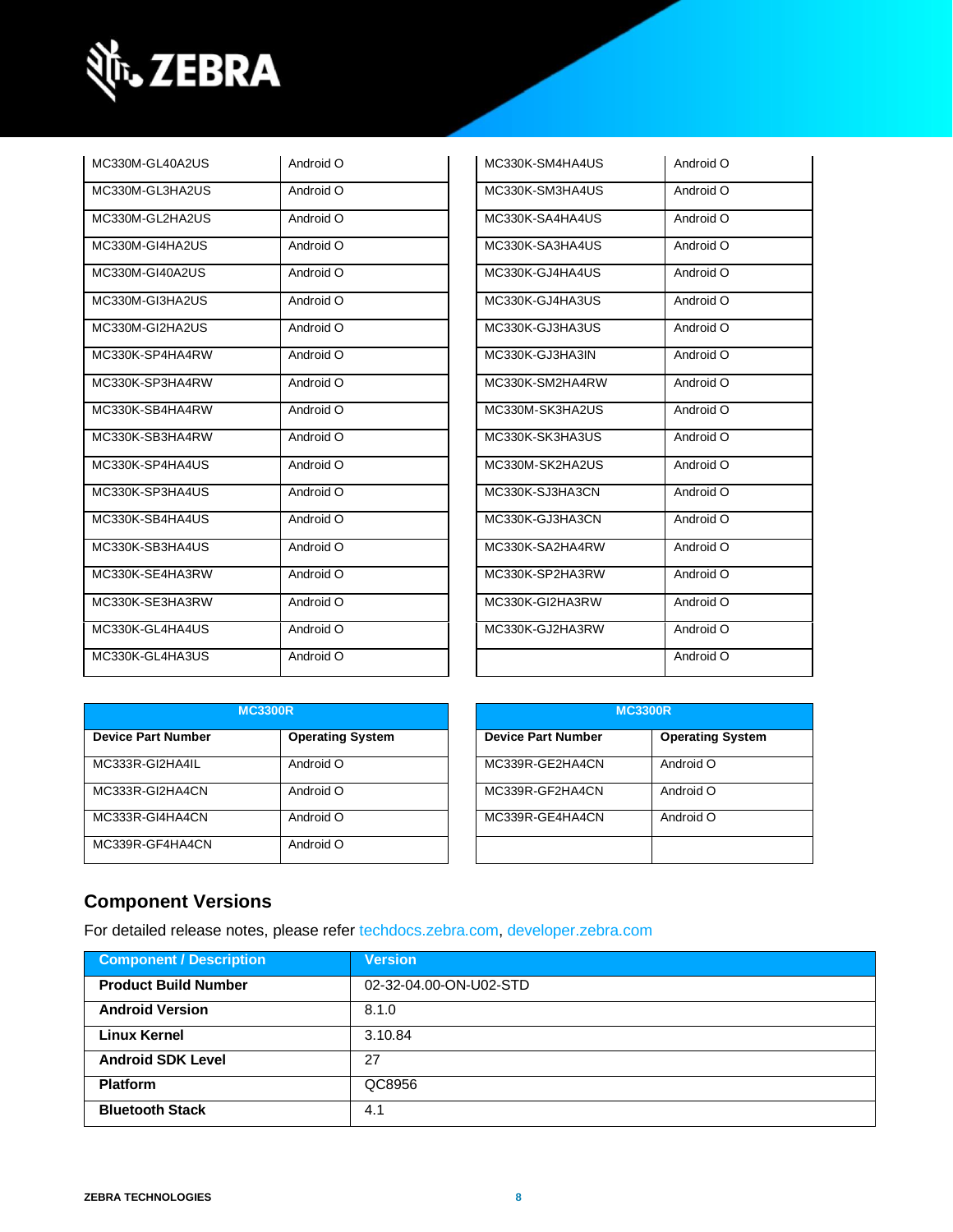

| <b>Flash Size</b>                | 16/32GB                                  |  |
|----------------------------------|------------------------------------------|--|
| <b>RAM Size</b>                  | 2/4GB                                    |  |
| <b>Scanning Framework</b>        | 23.1.8.0                                 |  |
| <b>SimulScan</b>                 | 4.0.5                                    |  |
| <b>SimulScanEngine</b>           | 3.0.1                                    |  |
| <b>DataWedge</b>                 | 8.0.38                                   |  |
| <b>EMDK</b>                      | 8.0.10.2621                              |  |
| <b>MXMF/OSX</b>                  | MXMF: 10.0.2.6 / OSX: QCT.81.8.12.4      |  |
| <b>WiFi</b>                      | FUSION BA 2 11.1.0.004 O                 |  |
|                                  | Radio: BA_2_11.1.0.002_O                 |  |
|                                  | Application: BA_2_11.1.0.003_O           |  |
|                                  | Middleware: BA_2_11.1.0.003_O            |  |
|                                  | Firmware: 7.35.205.8_20200302            |  |
| <b>NFC</b>                       | NFC_NCIHALx_AR003C.8.3.0_O_OpnSrc        |  |
| <b>PTT</b>                       | 3.1.39                                   |  |
| <b>Touch FW</b>                  | TC70x/TC75x: 1.9-Stylus-1-0              |  |
|                                  | TC51/TC56: 1.8-Stylus-2.0                |  |
| <b>RxLogger</b>                  | 5.4.12.0                                 |  |
| <b>Bluetooth Pairing Utility</b> | 3.16                                     |  |
| <b>Zebra Data Service</b>        | 7.0.0.1005                               |  |
| <b>Files</b>                     | 8.1.0                                    |  |
| <b>Stage Now</b>                 | 4.2.5.5                                  |  |
| <b>Battery Swap</b>              | 1.0                                      |  |
| <b>User Guide</b>                | TC51: 1.0, TC56: 2.0, TC70x/TC75x: 1.0.0 |  |
| Camera                           | 2.0.002                                  |  |
| <b>MSRN</b>                      | 2.01                                     |  |
| Zebra Volume Control (ZVC)       | 2.1.0.14                                 |  |
| <b>Battery Manger</b>            | 1.4.2                                    |  |
| <b>ActiveEdge</b>                | 2.5.16                                   |  |
| <b>WorryFree WiFi Analyzer</b>   | WFW_BA_2_5.0.0.005_O                     |  |
| <b>Device Central</b>            | 2.1.0.17                                 |  |
| Zebra Software License Manager   | 4.0.2                                    |  |
| <b>Audio</b>                     | 0.8.0.0                                  |  |
| <b>Acoustic Profiles</b>         | TC51: General: AO1.1 Cellular: N/A       |  |
|                                  | TC51HC: General: AO2.2 Cellular: N/A     |  |
|                                  | TC70x: General: BO1.2 Cellular: N/A      |  |
|                                  | TC56: General: AO3.1 Cellular: AO3.2     |  |
|                                  | TC75x: General: BO2.2 Cellular: BO2.1    |  |
|                                  | VC80x: General: EO1.1 Cellular: N/A      |  |